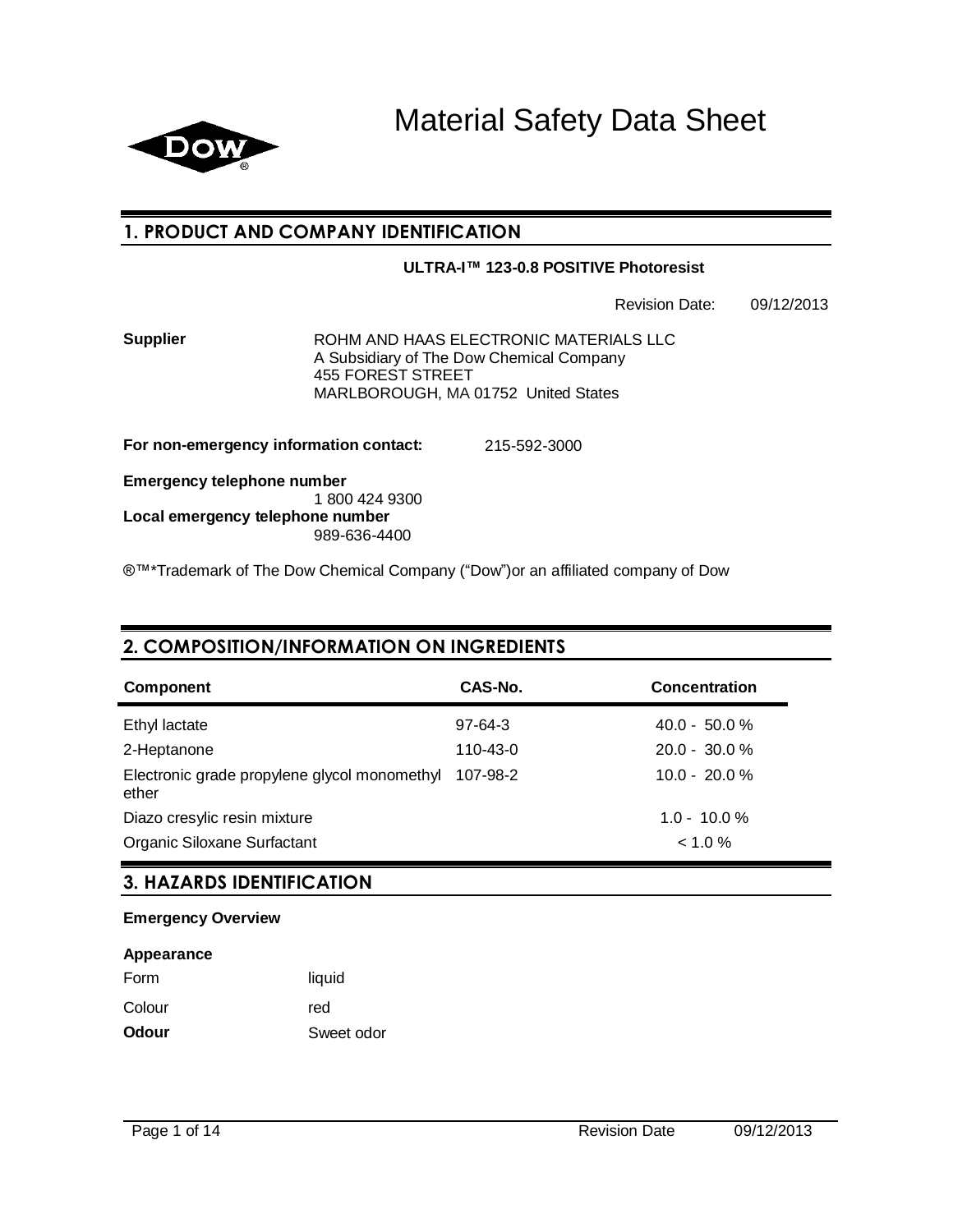| <b>Hazard Summary</b> | <b>CAUTION!</b>                                                                                                                                                                                                                            |
|-----------------------|--------------------------------------------------------------------------------------------------------------------------------------------------------------------------------------------------------------------------------------------|
|                       | Combustible liquid and vapor. Causes irritation to eyes, nose, and<br>respiratory tract.<br>Prolonged, repeated contact, inhalation, ingestion, or absorption<br>through the skin, may cause adverse effects to internal organ<br>systems. |

# **Potential Health Effects**

**Primary Routes of Entry:** Inhalation, ingestion, eye and skin contact, absorption.

**Eyes:** May cause pain, transient irritation and superficial corneal effects.

**Skin:** Material may cause irritation. Prolonged or repeated exposure may have the following effects: drowsiness defatting and drying of the skin which can lead to irritation and dermatitis central nervous system depression kidney damage liver damage

**Ingestion:** Swallowing may have the following effects: irritation of mouth, throat and digestive tract Headache Nausea Vomiting Repeated doses may have the following effects: central nervous system depression liver damage kidney damage

**Inhalation:** Inhalation may have the following effects: irritation of nose, throat and respiratory tract Higher concentrations may have the following effects: systemic effects similar to those resulting from ingestion

### **Target Organs:** Eye

Respiratory System nervous system Liver Kidney **Skin** 

### **Carcinogenicity**

Not considered carcinogenic by NTP, IARC, and OSHA

### **4. FIRST AID MEASURES**

**Inhalation:** Remove from exposure. If there is difficulty in breathing, give oxygen. Seek medical attention if symptoms persist.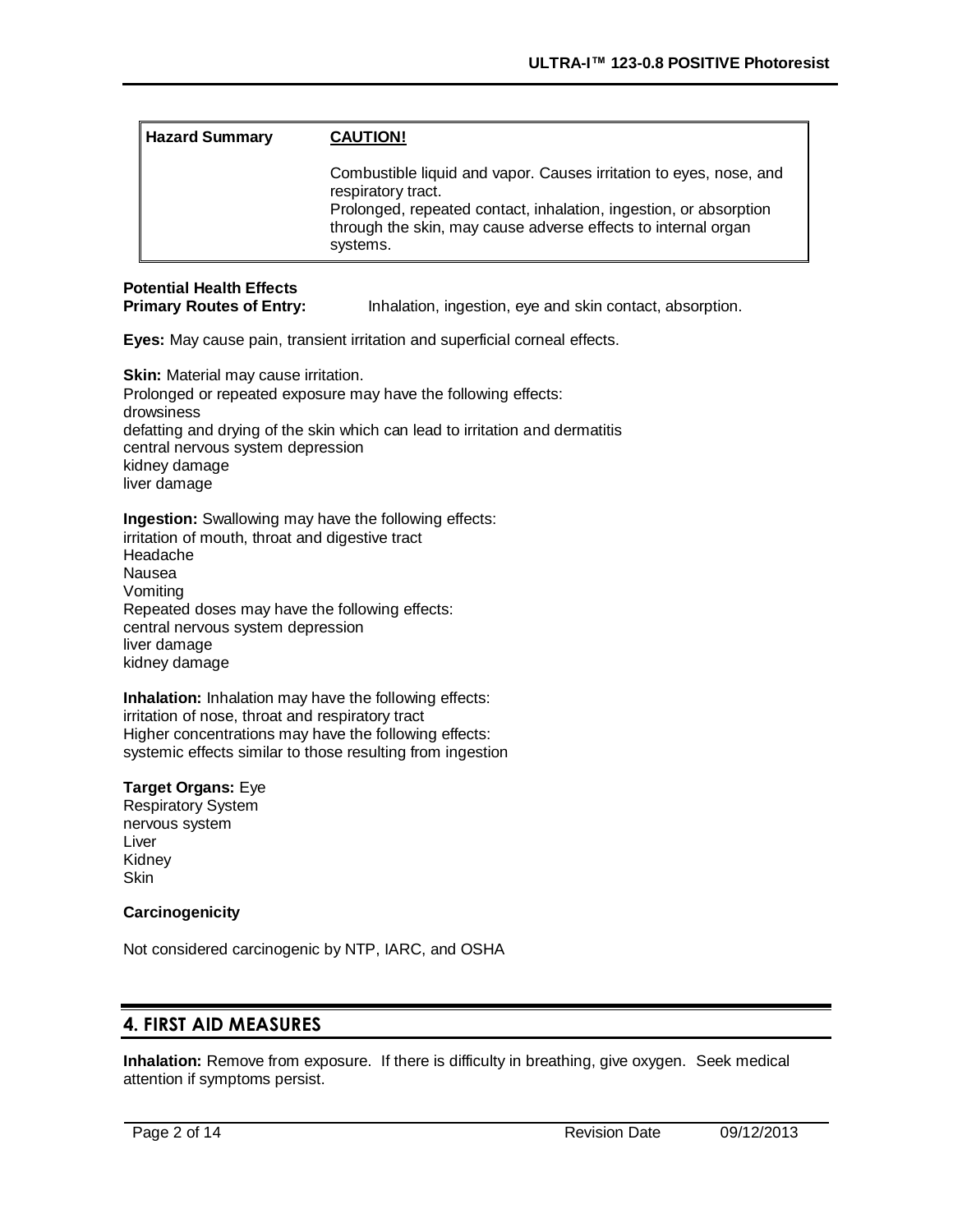**Skin contact:** Wash skin with water. Continue washing for at least 15 minutes. Obtain medical attention if blistering occurs or redness persists.

**Eye contact:** Immediately flush the eye with plenty of water for at least 15 minutes, holding the eye open. Obtain medical attention if soreness or redness persists.

**Ingestion:** Wash out mouth with water. Have victim drink 1-3 glasses of water to dilute stomach contents. Induce vomiting if person is conscious. Immediate medical attention is required. Never administer anything by mouth if a victim is losing conciousness, is unconcious or is convulsing.

**Notes to physician:** Treat symptomatically.

### **5. FIREFIGHTING MEASURES**

| <b>Flash point</b>           | 39 °C (102 °F)    |
|------------------------------|-------------------|
| Lower explosion limit        | no data available |
| <b>Upper explosion limit</b> | no data available |

**Suitable extinguishing media:**Use water spray, foam, dry chemical or carbon dioxide. Keep containers and surroundings cool with water spray.

**Specific hazards during firefighting:** This product may give rise to hazardous vapors in a fire. Vapors can travel a considerable distance to a source of ignition and result in flashback.

**Special protective equipment for firefighters:** Wear full protective clothing and self-contained breathing apparatus.

**Further information:** Pressure may build up in closed containers with possible liberation of combustible vapors.

# **6. ACCIDENTAL RELEASE MEASURES**

### **Personal precautions**

Wear suitable protective clothing. Wear respiratory protection. Eliminate all ignition sources.

#### **Environmental precautions**

Prevent the material from entering drains or water courses. Do not discharge directly to a water source. Advise Authorities if spillage has entered watercourse or sewer or has contaminated soil or vegetation.

#### **Methods for cleaning up**

Contain spills immediately with inert materials (e.g., sand, earth). Transfer into suitable containers for recovery or disposal. Finally flush area with plenty of water.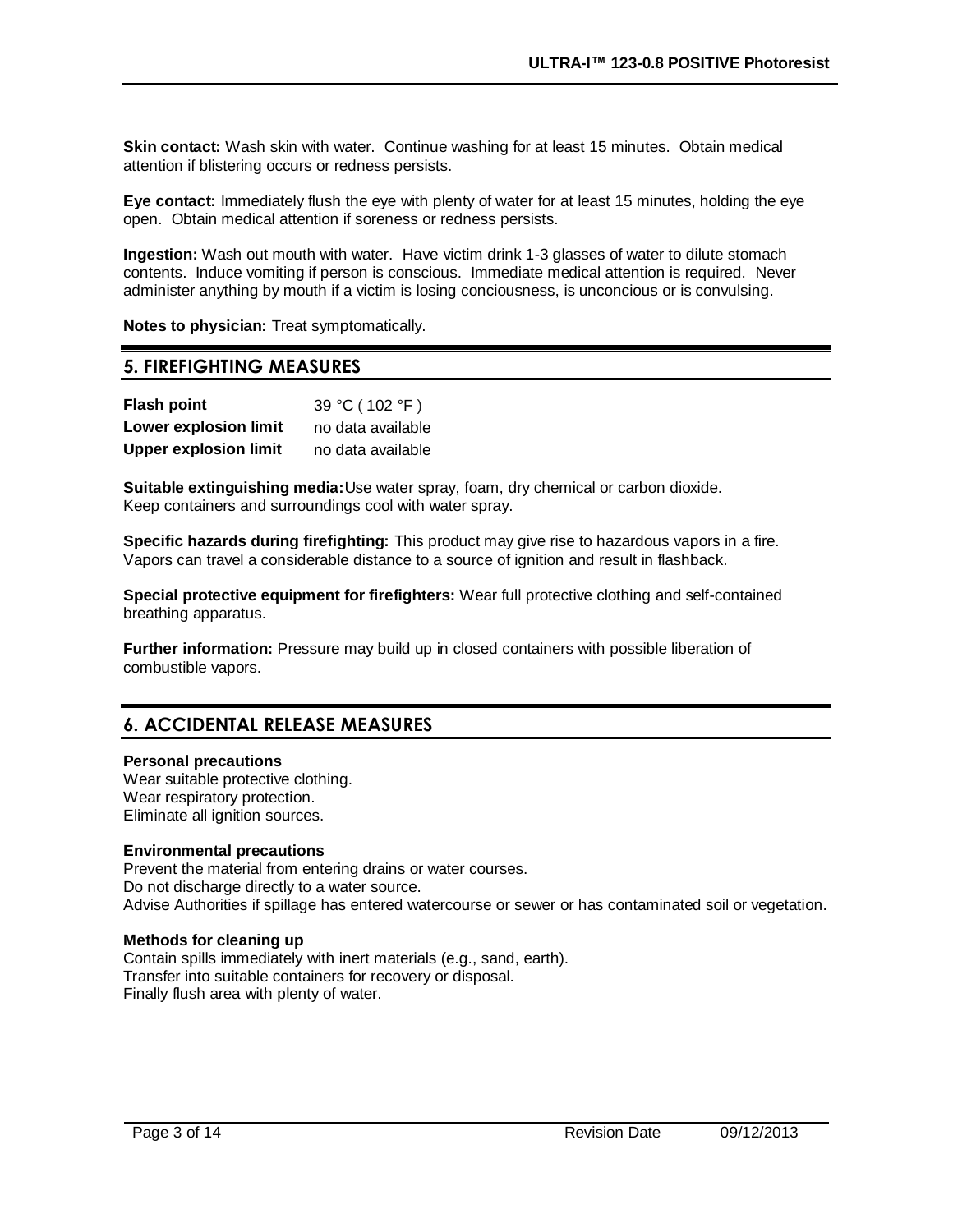# **7. HANDLING AND STORAGE**

### **Handling**

Use local exhaust ventilation. Avoid contact with eyes, skin and clothing. Keep container tightly closed.

### **Storage**

**Storage conditions:** Store in original container. Keep away from heat and sources of ignition. Storage area should be: cool dry well ventilated out of direct sunlight

**Further information on storage conditions:** Keep away from heat, sparks, flame, and other sources of ignition. Practice good personal hygiene to prevent accidental exposure.

## **8. EXPOSURE CONTROLS/PERSONAL PROTECTION**

### **Exposure limit(s)**

Exposure limits are listed below, if they exist.

| Component                  | Regulation       | <b>Type of listing</b> | Value                |
|----------------------------|------------------|------------------------|----------------------|
| Ethyl lactate              | Rohm and Haas    | <b>TWA</b>             | 5 ppm                |
| 2-Heptanone                | Rohm and Haas    | <b>TWA</b>             | 30 ppm               |
| 2-Heptanone                | Rohm and Haas    | <b>STEL</b>            | 90 ppm               |
| 2-Heptanone                | <b>ACGIH</b>     | <b>TWA</b>             | 50 ppm               |
| 2-Heptanone                | <b>ACGIH</b>     | <b>TWA</b>             | 50 ppm               |
| 2-Heptanone                | OSHA P1          | <b>TWA</b>             | 100 ppm<br>465 mg/m3 |
| 2-Heptanone                | OSHA P0          | <b>TWA</b>             | 465 mg/m3<br>100 ppm |
| 2-Heptanone                | <b>NIOSH REL</b> | <b>TWA</b>             | 465 mg/m3<br>100 ppm |
| Electronic grade propylene | Rohm and Haas    | <b>TWA</b>             | 100 ppm              |
| glycol monomethyl ether    |                  |                        |                      |
| Electronic grade propylene | Rohm and Haas    | <b>STEL</b>            | 150 ppm              |
| glycol monomethyl ether    |                  |                        |                      |
| Electronic grade propylene | <b>ACGIH</b>     | <b>TWA</b>             | 50 ppm               |
| glycol monomethyl ether    |                  |                        |                      |
| Electronic grade propylene | <b>ACGIH</b>     | <b>TWA</b>             | 100 ppm              |
| glycol monomethyl ether    |                  |                        |                      |
| Electronic grade propylene | <b>ACGIH</b>     | <b>STEL</b>            | 100 ppm              |
| glycol monomethyl ether    |                  |                        |                      |
| Electronic grade propylene | <b>ACGIH</b>     | <b>STEL</b>            | 150 ppm              |
| glycol monomethyl ether    |                  |                        |                      |
| Electronic grade propylene | OSHA P0          | <b>TWA</b>             | 360 mg/m3 100 ppm    |
| glycol monomethyl ether    |                  |                        |                      |
| Electronic grade propylene | OSHA P0          | <b>STEL</b>            | 540 mg/m3 150 ppm    |
| glycol monomethyl ether    |                  |                        |                      |
| Electronic grade propylene | <b>NIOSH REL</b> | <b>TWA</b>             | 360 mg/m3 100 ppm    |
| glycol monomethyl ether    |                  |                        |                      |
| Electronic grade propylene | <b>NIOSH REL</b> | <b>ST</b>              | 540 mg/m3 150 ppm    |
| glycol monomethyl ether    |                  |                        |                      |

### **Exposure controls**

**Engineering measures:** Engineering methods to prevent or control exposure are preferred. Methods include process or personnel enclosure, mechanical ventilation (local exhaust), and control of process conditions.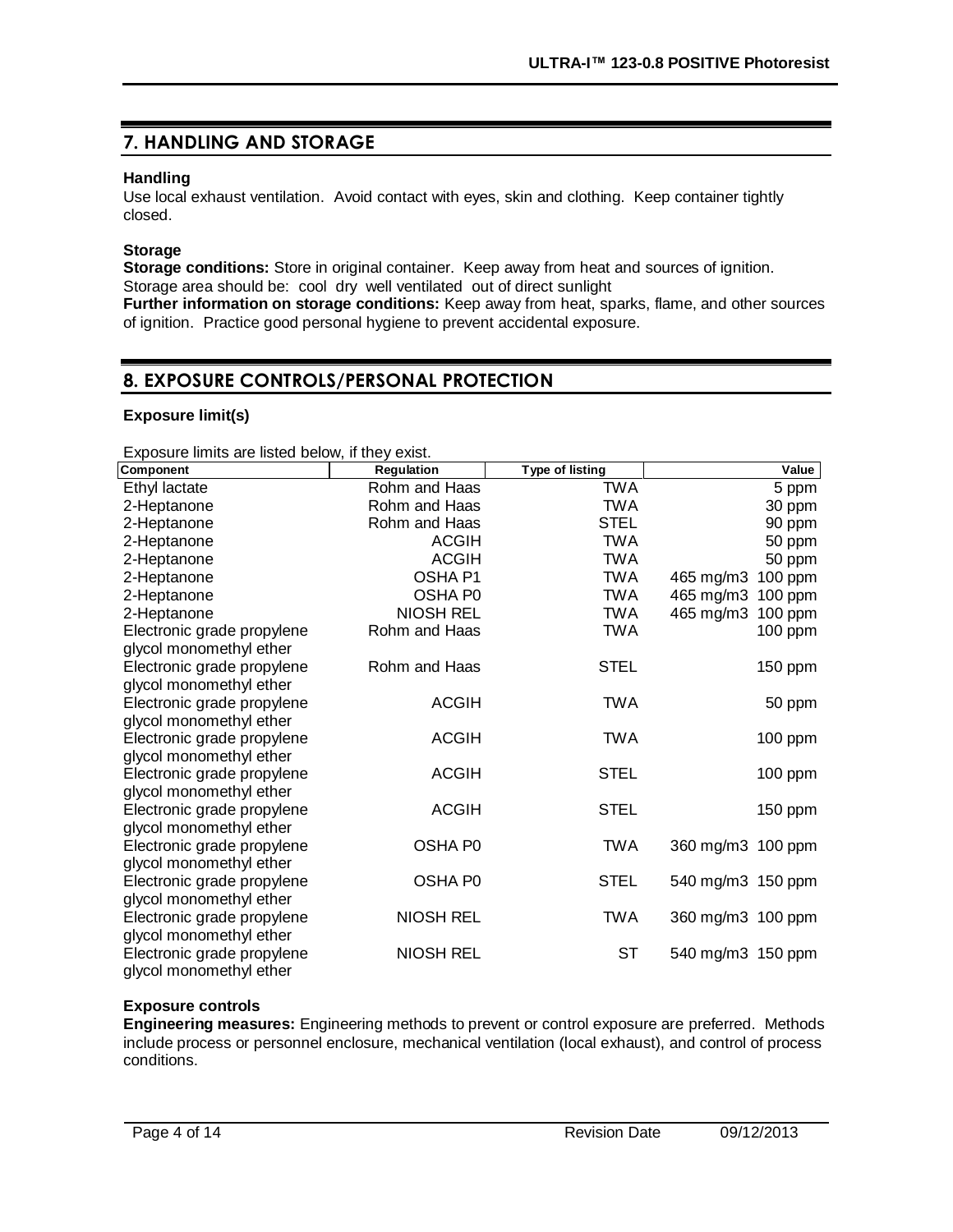#### **Individual protection measures**

**Eye/face protection:** Goggles

**Skin protection**

**Hand protection:** Butyl rubber gloves. Other chemical resistant gloves may be recommended by your safety professional.

**Other protection:** Normal work wear.

**Respiratory protection:** Respiratory protection if there is a risk of exposure to high vapor concentrations. The specific respirator selected must be based on the airborne concentration found in the workplace and must not exceed the working limits of the respirator.

### **9. PHYSICAL AND CHEMICAL PROPERTIES**

| liquid                                                        |
|---------------------------------------------------------------|
| red                                                           |
| Sweet odor                                                    |
| ca.7                                                          |
| 120 - 140 °C (248 - 284 °F)                                   |
| 39 °C (102 °F)                                                |
| Slower than ether                                             |
| no data available                                             |
| no data available                                             |
|                                                               |
|                                                               |
| 1.7 mmHg at 20 $^{\circ}$ C (68 $^{\circ}$ F)                 |
|                                                               |
| 2.14 mmHg at 20 $^{\circ}$ C (68 $^{\circ}$ F)                |
|                                                               |
| Component: Electronic grade propylene glycol monomethyl ether |
| $10.9 \text{ mmHg}$                                           |
| Heavier than air.                                             |
| 1.07                                                          |
| insoluble                                                     |
|                                                               |
| 760 - 1,010 g/L                                               |
|                                                               |

NOTE: The physical data presented above are typical values and should not be construed as a specification.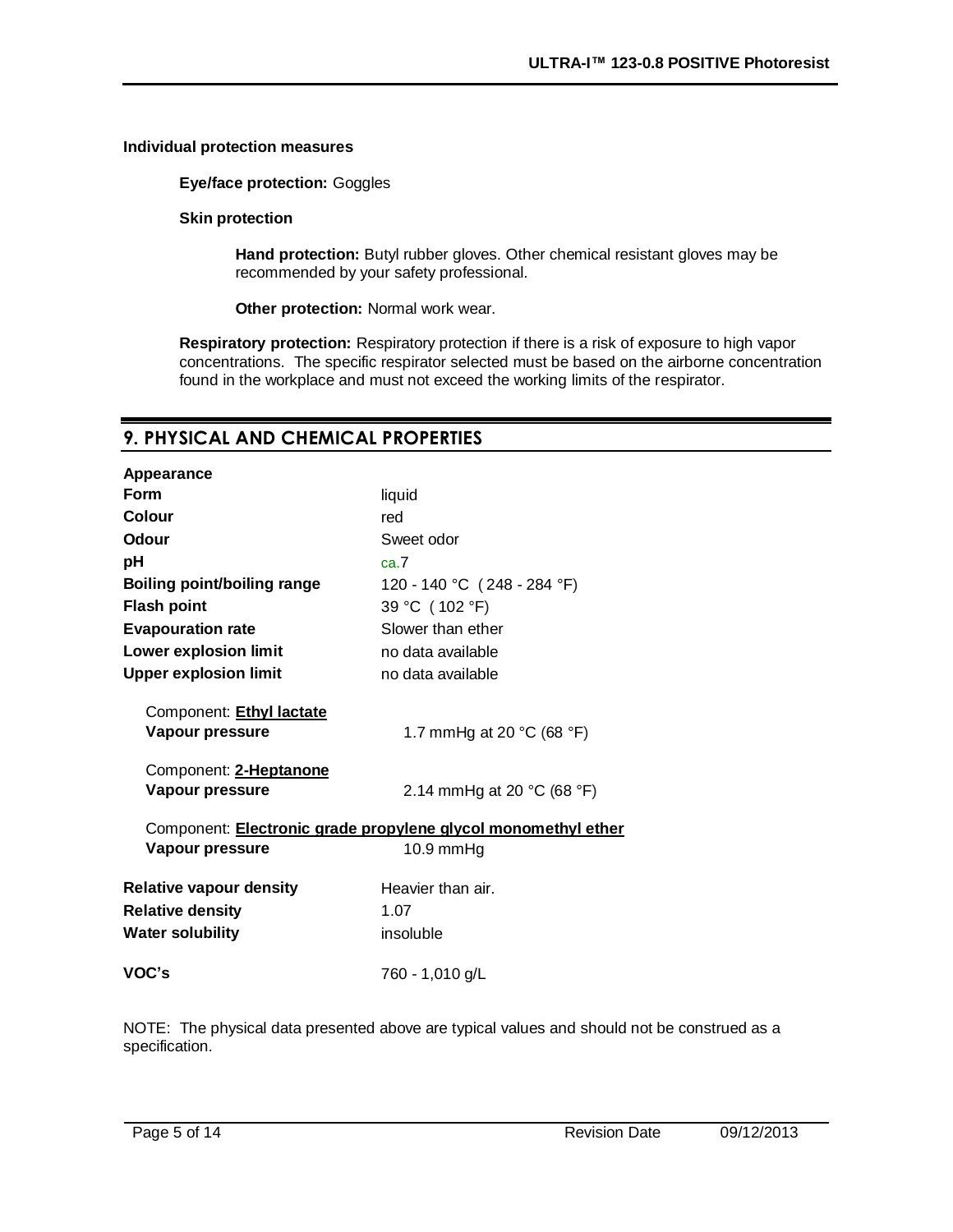# **10. STABILITY AND REACTIVITY**

| <b>Chemical stability</b>                     | Stable under normal conditions.                                                                        |
|-----------------------------------------------|--------------------------------------------------------------------------------------------------------|
| <b>Hazardous reactions</b>                    | No dangerous reaction known under conditions of normal use.                                            |
| <b>Conditions to avoid</b>                    | Heat, flames and sparks. Static discharge Exposure to sunlight.<br>contact with incompatible materials |
| <b>Materials to avoid</b>                     | Strong oxidizing agents Reducing agents Bases Acids                                                    |
| <b>Hazardous</b><br>decomposition<br>products | Carbon monoxide, carbon dioxide, oxides of sulfur, nitrogen oxides<br>$(NOx)$ ,                        |
| polymerisation                                | Product will not undergo hazardous polymerization.                                                     |

# **11. TOXICOLOGICAL INFORMATION**

*Toxicological information on this product or its components appear in this section when such data is available.* **Carcinogenicity:** 

Not considered carcinogenic by NTP, IARC, and OSHA

| Component: Ethyl lactate<br><b>Acute oral toxicity</b> | LD50 rat > 2,000 mg/kg OECD Test Guideline 425                                                                                                                                                                                                                                                                  |
|--------------------------------------------------------|-----------------------------------------------------------------------------------------------------------------------------------------------------------------------------------------------------------------------------------------------------------------------------------------------------------------|
| Component: 2-Heptanone<br><b>Acute oral toxicity</b>   | LD50 rat 1,670 mg/kg                                                                                                                                                                                                                                                                                            |
|                                                        | Component: <b>Electronic grade propylene glycol monomethyl ether</b>                                                                                                                                                                                                                                            |
| <b>Acute oral toxicity</b>                             | LD50 rat $4,016$ mg/kg                                                                                                                                                                                                                                                                                          |
| Component: Diazo cresylic resin mixture                |                                                                                                                                                                                                                                                                                                                 |
| <b>Acute oral toxicity</b>                             | Single dose oral LD50 has not been determined.                                                                                                                                                                                                                                                                  |
| Component: Organic Siloxane Surfactant                 |                                                                                                                                                                                                                                                                                                                 |
| <b>Acute oral toxicity</b>                             | Very low toxicity if swallowed.<br>Harmful effects not anticipated from swallowing small amounts.                                                                                                                                                                                                               |
| Component: 2-Heptanone                                 |                                                                                                                                                                                                                                                                                                                 |
| <b>Acute inhalation</b><br>toxicity                    | Vapor concentrations are attainable which could be hazardous on<br>single exposure.<br>Excessive exposure may cause irritation to upper respiratory tract<br>(nose and throat) and lungs.<br>Symptoms of excessive exposure may be anesthetic or narcotic<br>effects; dizziness and drowsiness may be observed. |

### Component: **2-Heptanone**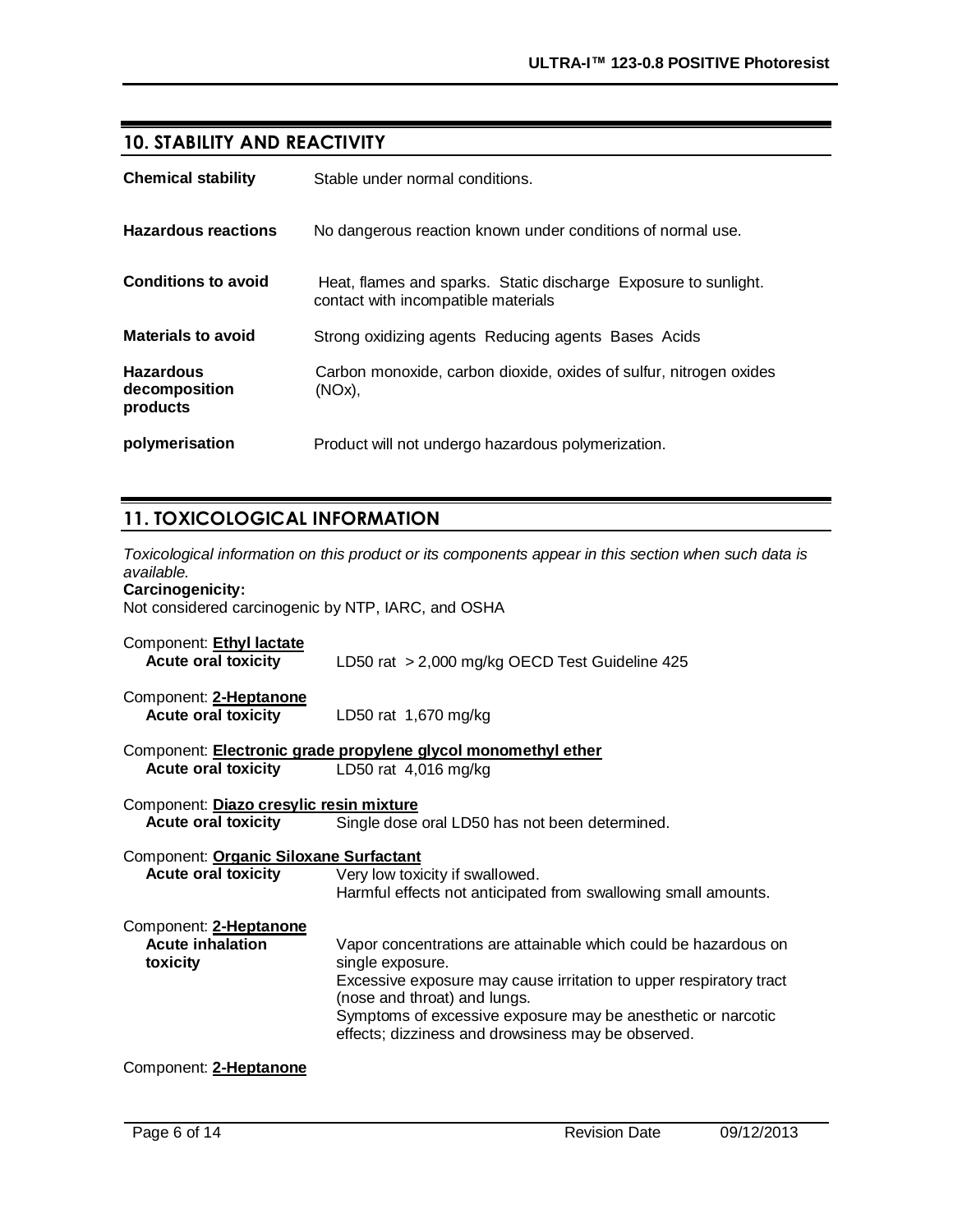| <b>Acute inhalation</b><br>toxicity                                     | LC50 rat 4 Hour 9.34 - 18.7 mg/l                                                                                                                                                                                                                                                                                           |
|-------------------------------------------------------------------------|----------------------------------------------------------------------------------------------------------------------------------------------------------------------------------------------------------------------------------------------------------------------------------------------------------------------------|
| <b>Acute inhalation</b><br>toxicity                                     | Component: Electronic grade propylene glycol monomethyl ether<br>Brief exposure (minutes) is not likely to cause adverse effects.<br>The odor is objectionable at 100 ppm; higher levels produce eye, nose,<br>and throat irritation and are intolerable at 1000 ppm. Anesthetic effects<br>are seen at or above 1000 ppm. |
| <b>Acute inhalation</b><br>toxicity                                     | Component: Electronic grade propylene glycol monomethyl ether<br>LC50 rat 6 Hour $> 25.8$ mg/l                                                                                                                                                                                                                             |
| Component: Diazo cresylic resin mixture                                 |                                                                                                                                                                                                                                                                                                                            |
| <b>Acute inhalation</b><br>toxicity                                     | The LC50 has not been determined.                                                                                                                                                                                                                                                                                          |
| Component: Organic Siloxane Surfactant                                  |                                                                                                                                                                                                                                                                                                                            |
| <b>Acute inhalation</b><br>toxicity                                     | No adverse effects are anticipated from single exposure to dust.                                                                                                                                                                                                                                                           |
| Component: Ethyl lactate<br><b>Acute dermal toxicity</b>                | LD50 rat $> 5,000$ mg/kg                                                                                                                                                                                                                                                                                                   |
| Component: 2-Heptanone<br><b>Acute dermal toxicity</b>                  | LD50 rabbit 10,289 mg/kg                                                                                                                                                                                                                                                                                                   |
| <b>Acute dermal toxicity</b>                                            | Component: Electronic grade propylene glycol monomethyl ether<br>LD50 rabbit $> 2,000$ mg/kg                                                                                                                                                                                                                               |
| Component: Diazo cresylic resin mixture<br><b>Acute dermal toxicity</b> | The dermal LD50 has not been determined.                                                                                                                                                                                                                                                                                   |
| Component: Organic Siloxane Surfactant<br><b>Acute dermal toxicity</b>  | Prolonged skin contact is unlikely to result in absorption of harmful<br>amounts.                                                                                                                                                                                                                                          |
| Component: 2-Heptanone<br><b>Skin irritation</b>                        | Prolonged contact may cause skin irritation with local redness.<br>Repeated contact may cause skin burns. Symptoms may include pain,<br>severe local redness, swelling, and tissue damage.                                                                                                                                 |
|                                                                         | Component: Electronic grade propylene glycol monomethyl ether                                                                                                                                                                                                                                                              |
| <b>Skin irritation</b>                                                  | No skin irritation<br>Prolonged contact may cause slight skin irritation with local redness.<br>Repeated contact may cause slight skin irritation with local redness.                                                                                                                                                      |
| Component: Diazo cresylic resin mixture<br><b>Skin irritation</b>       | no data available                                                                                                                                                                                                                                                                                                          |
| Component: Organic Siloxane Surfactant<br><b>Skin irritation</b>        | No relevant data found.                                                                                                                                                                                                                                                                                                    |
| Component: Ethyl lactate<br><b>Eye irritation</b>                       | Eye irritation<br>Single application to the rabbit eye produced conjunctival irritation.                                                                                                                                                                                                                                   |
| Component: 2-Heptanone                                                  |                                                                                                                                                                                                                                                                                                                            |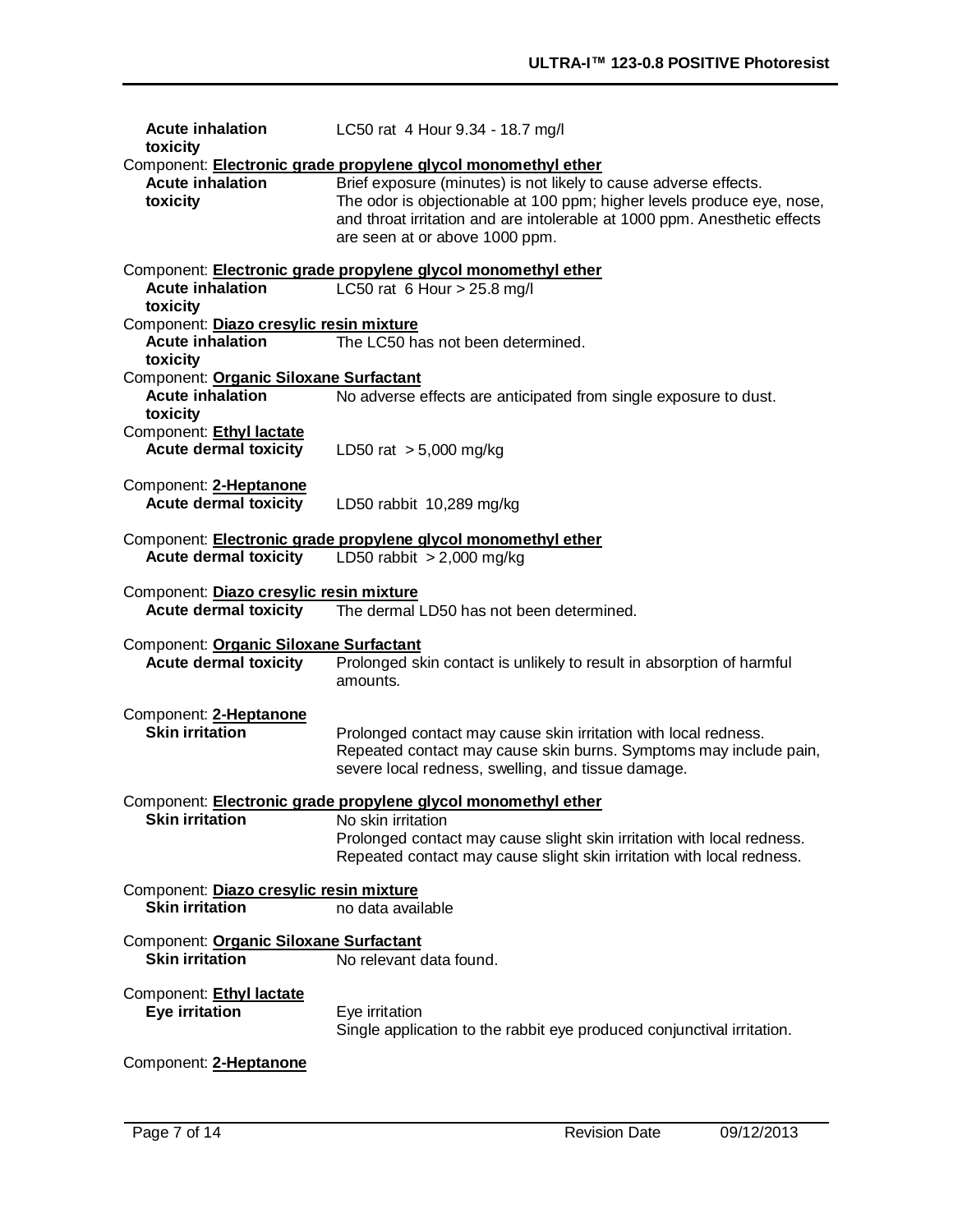| <b>Eye irritation</b>                                                                                                                                                                                                            | May cause moderate eye irritation.<br>May cause slight corneal injury.<br>Vapor may cause eye irritation experienced as mild discomfort and<br>redness.         |
|----------------------------------------------------------------------------------------------------------------------------------------------------------------------------------------------------------------------------------|-----------------------------------------------------------------------------------------------------------------------------------------------------------------|
| <b>Eye irritation</b>                                                                                                                                                                                                            | Component: Electronic grade propylene glycol monomethyl ether<br>No eye irritation<br>May cause slight temporary eye irritation.<br>Corneal injury is unlikely. |
| Component: Diazo cresylic resin mixture<br><b>Eye irritation</b>                                                                                                                                                                 | no data available                                                                                                                                               |
| Component: Organic Siloxane Surfactant<br><b>Eye irritation</b>                                                                                                                                                                  | No relevant data found.                                                                                                                                         |
| Component: Ethyl lactate<br><b>Sensitisation</b>                                                                                                                                                                                 | no data available                                                                                                                                               |
| Component: 2-Heptanone<br><b>Sensitisation</b>                                                                                                                                                                                   | Did not cause allergic skin reactions when tested in humans.<br>Did not cause allergic skin reactions when tested in guinea pigs.                               |
| Component: 2-Heptanone<br><b>Sensitisation</b>                                                                                                                                                                                   | For respiratory sensitization:<br>No relevant data found.                                                                                                       |
| <b>Sensitisation</b>                                                                                                                                                                                                             | Component: Electronic grade propylene glycol monomethyl ether<br>Did not cause allergic skin reactions when tested in guinea pigs.                              |
| <b>Sensitisation</b>                                                                                                                                                                                                             | Component: Electronic grade propylene glycol monomethyl ether<br>For respiratory sensitization:<br>No relevant data found.                                      |
| Component: Diazo cresylic resin mixture<br><b>Sensitisation</b>                                                                                                                                                                  | No relevant information found.                                                                                                                                  |
| Component: Organic Siloxane Surfactant<br><b>Sensitisation</b>                                                                                                                                                                   | No relevant data found.                                                                                                                                         |
| Component: Organic Siloxane Surfactant<br><b>Sensitisation</b>                                                                                                                                                                   | No relevant data found.                                                                                                                                         |
| Component: Ethyl lactate<br>Carcinogenicity: no data available<br>Component: Ethyl lactate<br><b>Reproductive toxicity</b><br>no data available<br>Component: Ethyl lactate<br><b>Teratogenicity</b><br>Component: Ethyl lactate | Development effects were not observed in laboratory animals.                                                                                                    |
| <b>Mutagenicity</b>                                                                                                                                                                                                              | Reverse mutation test using bacteria: Non-mutagenic with and without metabolic activation                                                                       |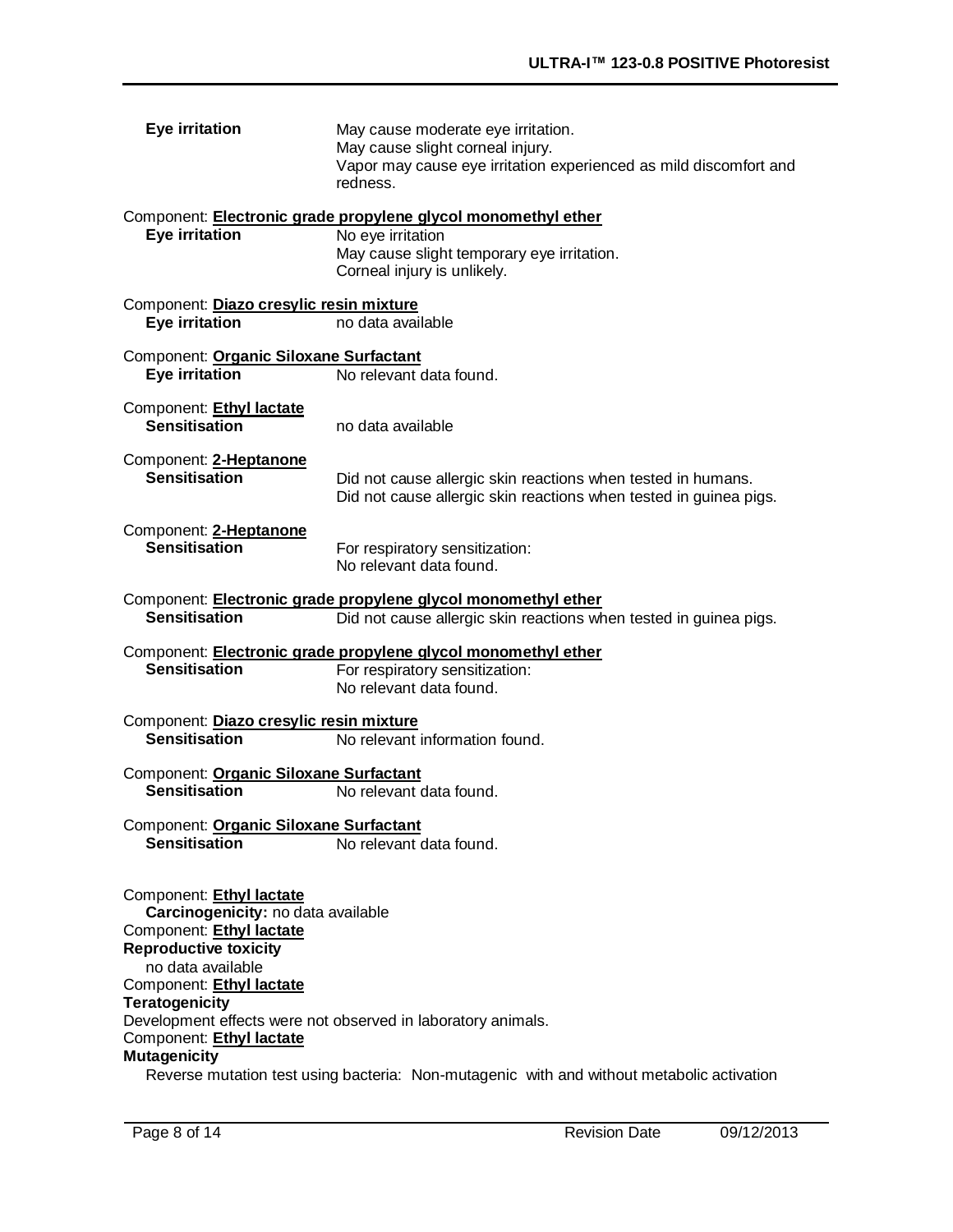| Component: 2-Heptanone<br><b>Subchronic toxicity</b>                                                                                                                                                                                                                                                                                                                                                 | In animals, effects have been reported on the following organs:<br>Central nervous system.<br>Kidney.<br>Liver.                                                                                                                                                                                                                                                                                                                                                                                                                                                                                                                                                            |
|------------------------------------------------------------------------------------------------------------------------------------------------------------------------------------------------------------------------------------------------------------------------------------------------------------------------------------------------------------------------------------------------------|----------------------------------------------------------------------------------------------------------------------------------------------------------------------------------------------------------------------------------------------------------------------------------------------------------------------------------------------------------------------------------------------------------------------------------------------------------------------------------------------------------------------------------------------------------------------------------------------------------------------------------------------------------------------------|
| Component: 2-Heptanone<br>Carcinogenicity: No relevant data found.<br>Component: 2-Heptanone<br><b>Reproductive toxicity</b><br>Component: 2-Heptanone<br><b>Teratogenicity</b><br>No relevant data found.<br>Component: 2-Heptanone<br><b>Mutagenicity</b>                                                                                                                                          | Screening studies suggest that this material does not affect reproduction.                                                                                                                                                                                                                                                                                                                                                                                                                                                                                                                                                                                                 |
| In vitro genetic toxicity studies were negative.                                                                                                                                                                                                                                                                                                                                                     |                                                                                                                                                                                                                                                                                                                                                                                                                                                                                                                                                                                                                                                                            |
| <b>Subchronic toxicity</b>                                                                                                                                                                                                                                                                                                                                                                           | Component: Electronic grade propylene glycol monomethyl ether<br>Symptoms of excessive exposure may be anesthetic or narcotic<br>effects; dizziness and drowsiness may be observed.<br>In animals, effects have been reported on the following organs:<br>Kidney.<br>Liver.                                                                                                                                                                                                                                                                                                                                                                                                |
| <b>Reproductive toxicity</b><br>significant toxicity to the parent animals.<br><b>Teratogenicity</b><br>defects in laboratory animals.<br><b>Mutagenicity</b><br>Component: Diazo cresylic resin mixture<br><b>Subchronic toxicity</b>                                                                                                                                                               | Component: Electronic grade propylene glycol monomethyl ether<br>Carcinogenicity: Did not cause cancer in laboratory animals.<br>Component: <b>Electronic grade propylene glycol monomethyl ether</b><br>In laboratory animal studies, effects on reproduction have been seen only at doses that produced<br>Component: Electronic grade propylene glycol monomethyl ether<br>Has been toxic to the fetus in laboratory animals at doses toxic to the mother. Did not cause birth<br>Component: Electronic grade propylene glycol monomethyl ether<br>In vitro genetic toxicity studies were negative. Animal genetic toxicity studies were negative.<br>No data available |
| Component: Diazo cresylic resin mixture<br>Carcinogenicity: No relevant information found.<br>Component: Diazo cresylic resin mixture<br><b>Reproductive toxicity</b><br>No relevant information found.<br>Component: Diazo cresylic resin mixture<br><b>Teratogenicity</b><br>No relevant information found.<br>Component: Diazo cresylic resin mixture<br><b>Mutagenicity</b><br>no data available |                                                                                                                                                                                                                                                                                                                                                                                                                                                                                                                                                                                                                                                                            |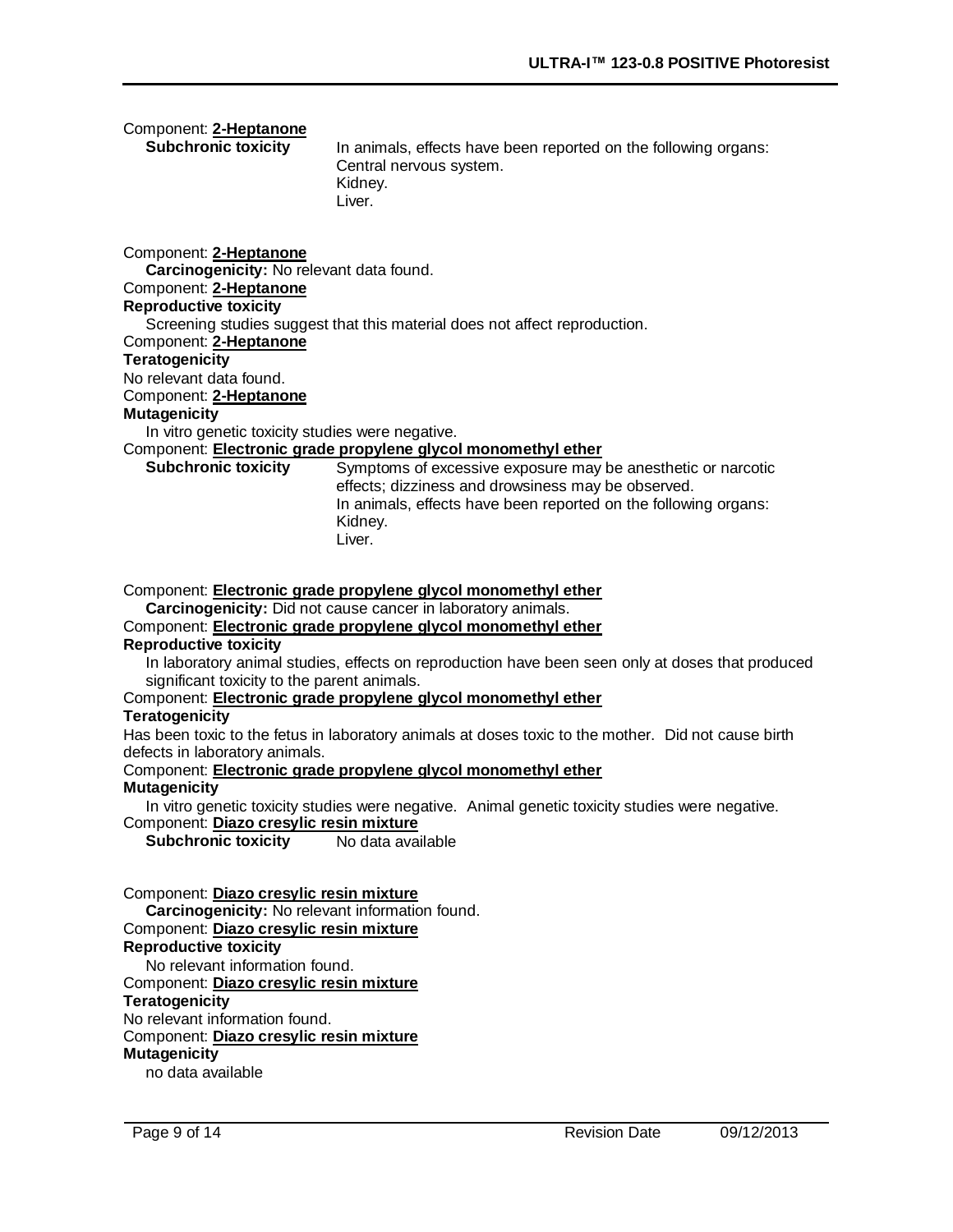### Component: **Organic Siloxane Surfactant**

**Subchronic toxicity** No relevant data found.

#### Component: **Organic Siloxane Surfactant Carcinogenicity:** No relevant data found. Component: **Organic Siloxane Surfactant Reproductive toxicity** No relevant data found. Component: **Organic Siloxane Surfactant Teratogenicity** No relevant data found. Component: **Organic Siloxane Surfactant Mutagenicity** No relevant data found.

## **12. ECOLOGICAL INFORMATION**

*Ecotoxicological information on this product or its components appear in this section when such data is available.*

| <b>Ethyl lactate</b>                                                                              |                                                                                                                         |  |
|---------------------------------------------------------------------------------------------------|-------------------------------------------------------------------------------------------------------------------------|--|
| <b>Biodegradability</b>                                                                           | Elimination information (persistence and degradability)<br><b>OECD Test Guideline 302</b>                               |  |
|                                                                                                   | 75 %                                                                                                                    |  |
| <b>Ecotoxicity effects</b>                                                                        |                                                                                                                         |  |
| <b>Toxicity to fish</b>                                                                           | LC50 Zebra fish (Danio/Brachydanio rerio) 96 Hour OECD Test<br>Guideline 203 or Equivalent<br>320 mg/l                  |  |
| <b>Toxicity to algae</b>                                                                          | ErC50 green alga Pseudokirchneriella subcapitata (formerly known as<br>Selenastrum capricornutum) 96 Hour<br>3,500 mg/l |  |
| <b>Toxicity to aquatic</b><br>invertebrates                                                       | EC50 Daphnia magna (Water flea) 48 Hour<br>560 mg/l                                                                     |  |
| 2-Heptanone<br>Elimination information (persistence and degradability)<br><b>Biodegradability</b> |                                                                                                                         |  |
|                                                                                                   | Biodegradation under aerobic static laboratory conditions is moderate<br>(BOD20 or BOD28/ThOD between 10 and 40%).      |  |
| <b>Ecotoxicity effects</b>                                                                        |                                                                                                                         |  |
| <b>Toxicity to fish</b>                                                                           | Material is practically non-toxic to fish on an acute basis (LC50 > 100<br>$mg/L$ ).                                    |  |
| <b>Toxicity to fish</b>                                                                           | static test LC50 Pimephales promelas (fathead minnow) 96 Hour<br>OECD Test Guideline 203 or Equivalent<br>131 mg/l      |  |
|                                                                                                   |                                                                                                                         |  |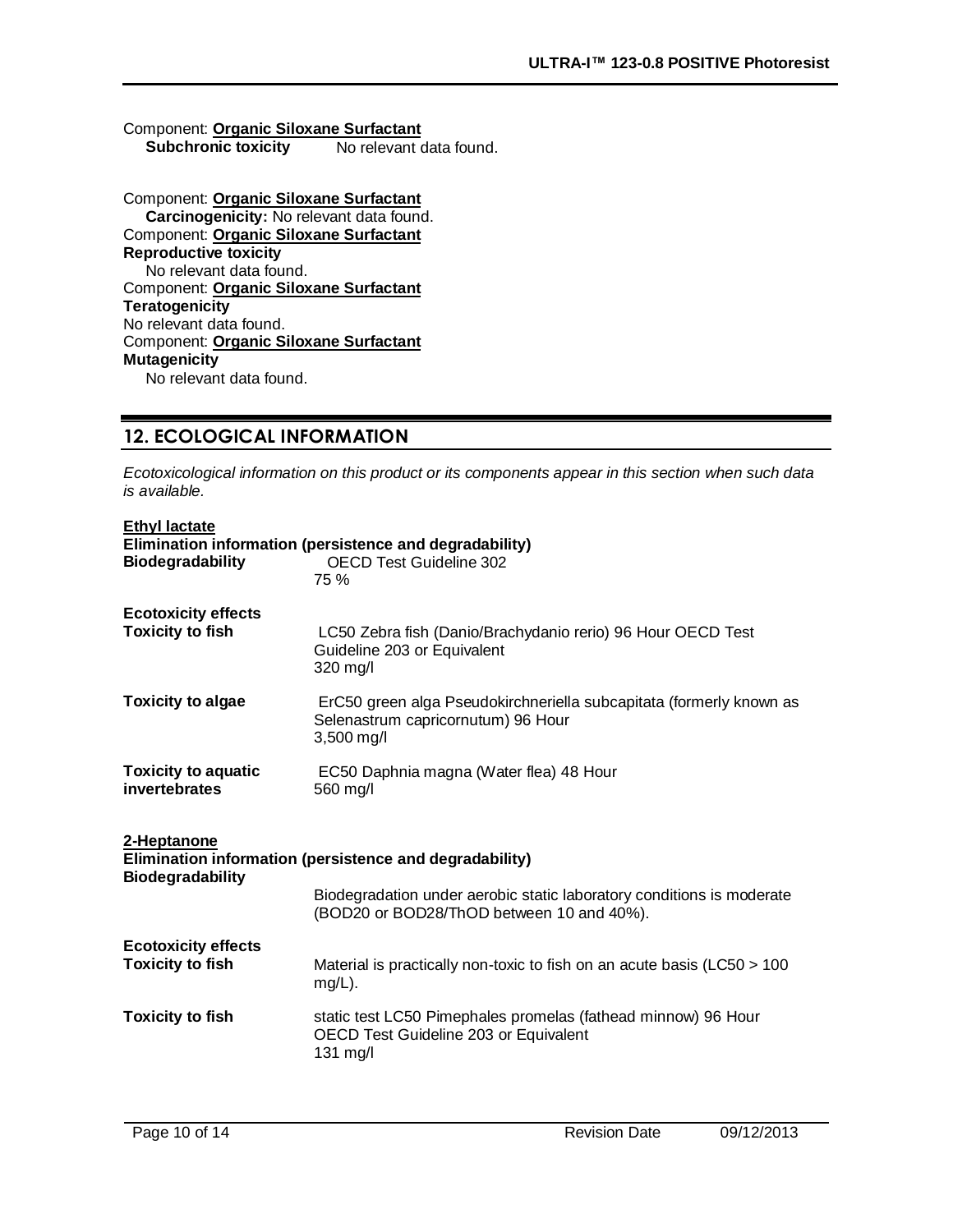| <b>Toxicity to algae</b>                                                                                      | EC50 Algae 96 Hour OECD Test Guideline 201<br>96 mg/l                                                                                                |  |  |
|---------------------------------------------------------------------------------------------------------------|------------------------------------------------------------------------------------------------------------------------------------------------------|--|--|
| <b>Toxicity to algae</b>                                                                                      | EC50 Algae (Selenastrum capricornutum) 72 Hour OECD Test<br>Guideline 201<br>98.2 mg/l                                                               |  |  |
| <b>Toxicity to aquatic</b><br>invertebrates                                                                   | EC50 Daphnia magna 48 Hour OECD Test Guideline 202 or<br>Equivalent<br>160 mg/l                                                                      |  |  |
| <b>Toxicity to aquatic</b><br>invertebrates                                                                   | static test EC50 Daphnia magna 48 Hour OECD Test Guideline 202 or<br>Equivalent<br>$> 90.1$ mg/l                                                     |  |  |
| <b>Chemical Fate</b><br><b>Biochemical Oxygen</b><br>Demand (BOD)                                             | 17.8%                                                                                                                                                |  |  |
| Electronic grade propylene glycol monomethyl ether<br>Elimination information (persistence and degradability) |                                                                                                                                                      |  |  |
| <b>Biodegradability</b>                                                                                       | Material is readily biodegradable. Passes OECD test(s) for ready<br>biodegradability.                                                                |  |  |
| <b>Biodegradability</b>                                                                                       | OECD Test Guideline 301E or Equivalent Biodegradable<br>96 %<br>10-day Window: Pass                                                                  |  |  |
| <b>Ecotoxicity effects</b><br><b>Toxicity to fish</b>                                                         | Material is practically non-toxic to aquatic organisms on an acute basis<br>(LC50/EC50/EL50/LL50 >100 mg/L in the most sensitive species<br>tested). |  |  |
| <b>Toxicity to fish</b>                                                                                       | static test LC50 Leuciscus idus (Golden orfe) 96 Hour DIN 38412<br>6,812 mg/l                                                                        |  |  |
| <b>Toxicity to fish</b>                                                                                       | semi-static test LC50 Oncorhynchus mykiss (rainbow trout) 96 Hour<br>OECD Test Guideline 203 or Equivalent<br>$>= 1,000$ mg/l                        |  |  |
| <b>Toxicity to fish</b>                                                                                       | static test LC50 Pimephales promelas (fathead minnow) 96 Hour<br>OECD Test Guideline 203 or Equivalent<br>20,800 mg/l                                |  |  |
| <b>Toxicity to algae</b>                                                                                      | static test ErC50 Pseudokirchneriella subcapitata (green algae) 7 d<br>OECD Test Guideline 201 or Equivalent<br>$> 1,000$ mg/l                       |  |  |
| <b>Toxicity to bacteria</b>                                                                                   | static test IC50 activated sludge<br>$> 1,000$ mg/l                                                                                                  |  |  |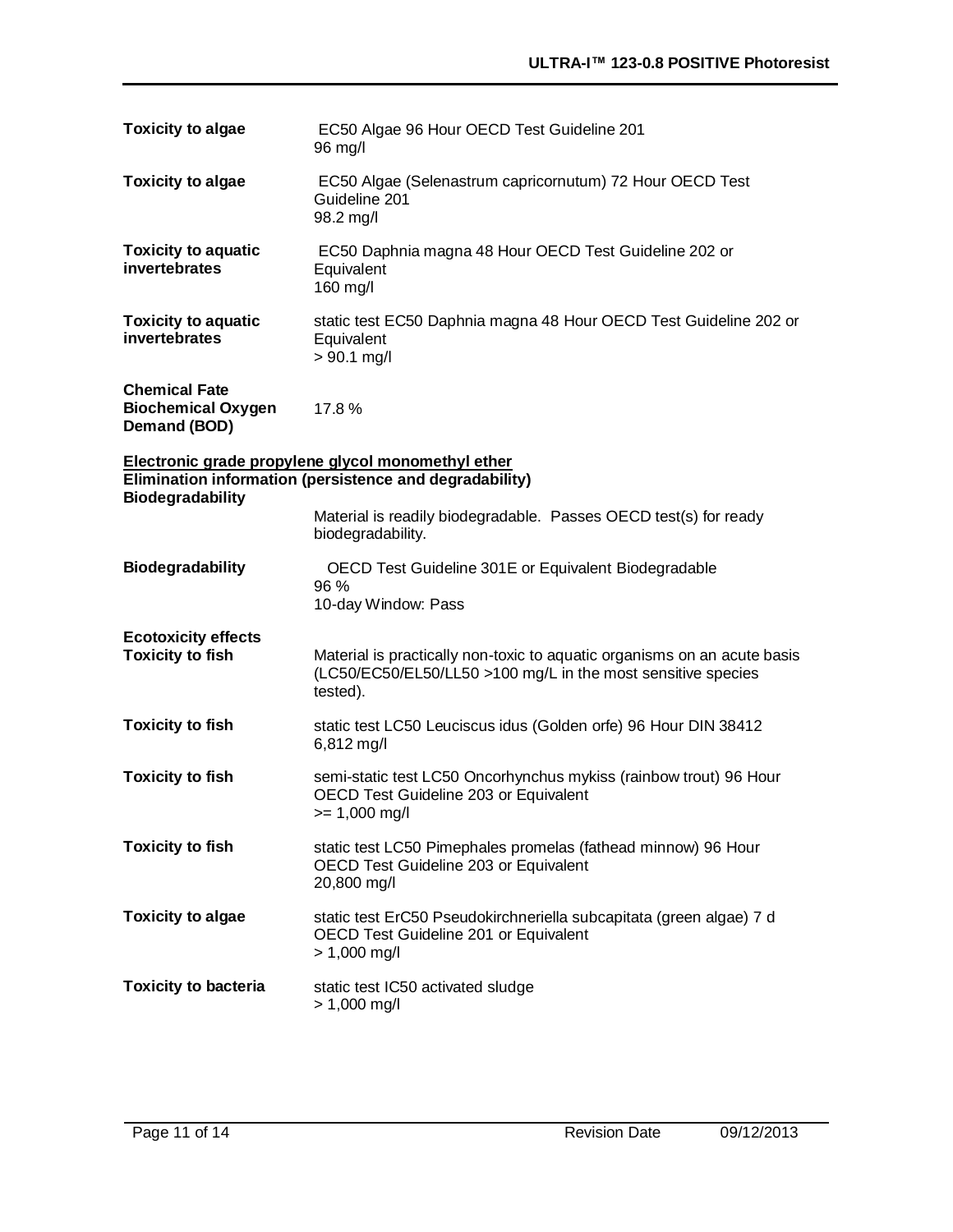| <b>Toxicity to aquatic</b><br>invertebrates                                                                              | static test LC50 Daphnia magna (Water flea) 48 Hour OECD Test<br>Guideline 202 or Equivalent<br>21,100 - 25,900 mg/l |  |
|--------------------------------------------------------------------------------------------------------------------------|----------------------------------------------------------------------------------------------------------------------|--|
| <b>Chemical Fate</b><br><b>Chemical Oxygen</b><br>Demand (COD)                                                           | $1.84 \text{ ma/q}$                                                                                                  |  |
| <b>Organic Siloxane Surfactant</b><br>Elimination information (persistence and degradability)<br><b>Biodegradability</b> |                                                                                                                      |  |
|                                                                                                                          | No relevant data found.                                                                                              |  |
| <b>Bioaccumulation</b><br><b>Ecotoxicity effects</b><br><b>Toxicity to fish</b>                                          | No data available.                                                                                                   |  |
|                                                                                                                          | No relevant data found.                                                                                              |  |

# **13. DISPOSAL CONSIDERATIONS**

**Environmental precautions:** Prevent the material from entering drains or water courses.

Do not discharge directly to a water source.

Advise Authorities if spillage has entered watercourse or sewer or has contaminated soil or vegetation.

### **Disposal**

Dispose in accordance with all local, state (provincial), and federal regulations. Incineration is the recommended method of disposal for containers. Under RCRA, it is the responsibility of the product's user to determine at the time of disposal, whether the product meets RCRA criteria for hazardous waste. This is because the product uses, transformations, mixtures, processes, etc. may render the resulting materials hazardous.

Do not remove label until container is thoroughly cleaned. Empty containers may contain hazardous residues. This material and its container must be disposed of in a safe way.

# **14. TRANSPORT INFORMATION**

# **DOT**

Not regulated per 49CFR 173.150(f)(2)

### **Classification for SEA transport (IMO-IMDG):**

| Proper shipping name | <b>RESIN SOLUTION</b> |
|----------------------|-----------------------|
| UN number            | UN 1866               |
| <b>Class</b>         | З                     |
| <b>Packing group</b> | ш                     |

*Transportation classifications may vary by container volume and may be influenced by regional or country variations in regulations*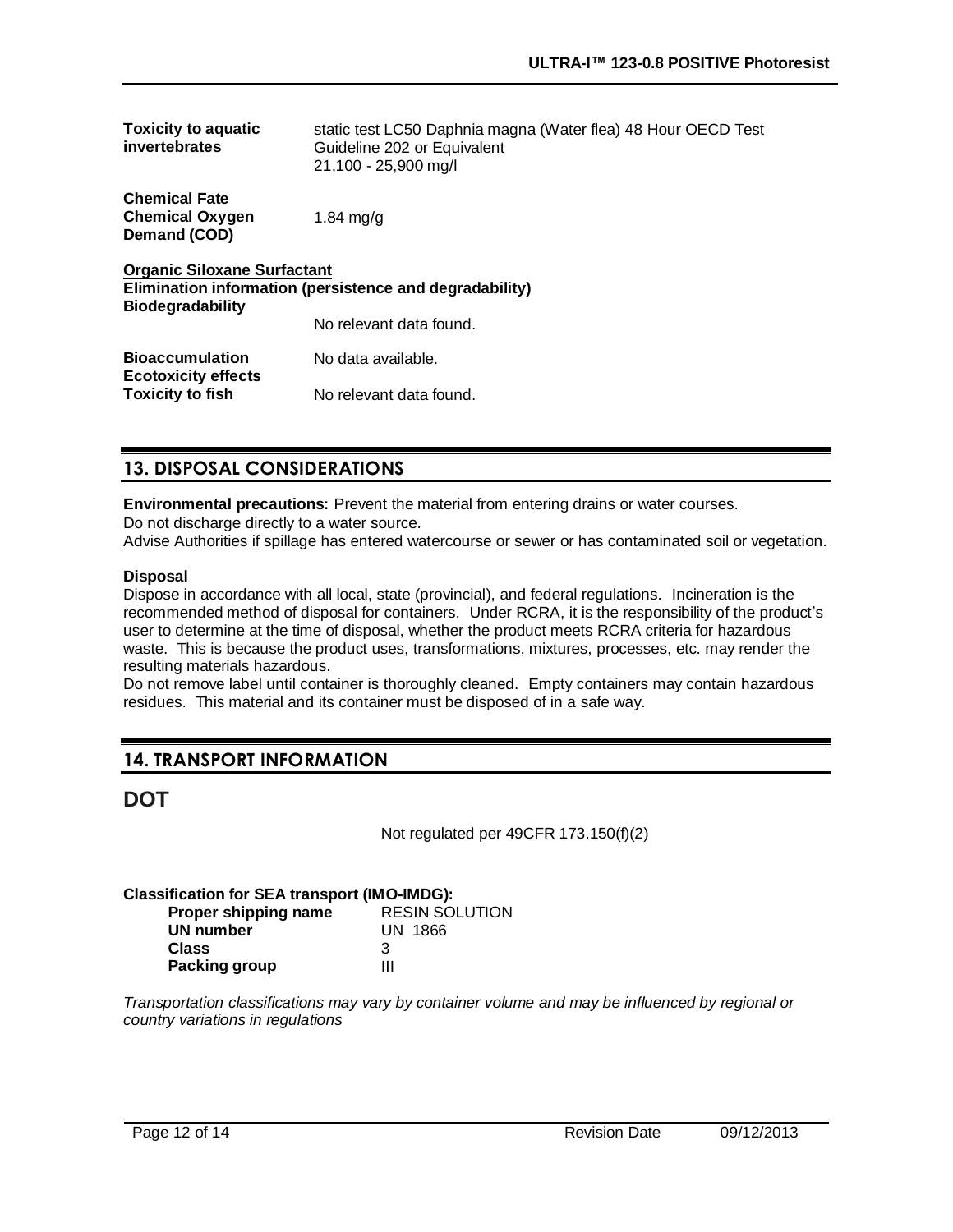# **15. REGULATORY INFORMATION**

### **Workplace Classification**

OSHA: Combustible Irritant

WHMIS: This product is a 'controlled product' under the Canadian Workplace Hazardous Materials Information System (WHMIS).

### **SARA TITLE III: Section 311/312 Categorizations (40CFR370):** Immediate, delayed, flammability hazard

### **SARA TITLE III: Section 313 Information (40CFR372)**

This product does not contain a chemical which is listed in Section 313 at or above de minimis concentrations.

**United States TSCA Inventory (US.TSCA):** All components of this product are in compliancewith the inventory listing requirements of the U.S. Toxic Substances Control Act (TSCA) Chemical Substance Inventory.

### **California (Proposition 65)**

This product does not contain materials which the State of California has found to cause cancer, birth defects or other reproductive harm.

### **16. OTHER INFORMATION**

#### **NFPA Hazard Rating**

| <b>Health</b> | Fire | <b>Reactivity</b> |
|---------------|------|-------------------|
|               |      |                   |

### **Legend**

| <b>ACGIH</b> | American Conference of Governmental Industrial Hygienists |
|--------------|-----------------------------------------------------------|
| <b>BAc</b>   | Butyl acetate                                             |
| <b>OSHA</b>  | Occupational Safety and Health Administration             |
| <b>PEL</b>   | Permissible Exposure Limit                                |
| <b>STEL</b>  | Short Term Exposure Limit (STEL):                         |
| <b>TLV</b>   | Threshold Limit Value                                     |
| <b>TWA</b>   | Time Weighted Average (TWA):                              |
|              | Bar denotes a revision from prior MSDS.                   |

The information provided in this Safety Data Sheet is correct to the best of our knowledge, information and belief at the date of its publication. The information given is designed only as a guidance for safe handling, use, processing, storage, transportation, disposal and release and is not to be considered a warranty or quality specification. The information relates only to the specific material designated and